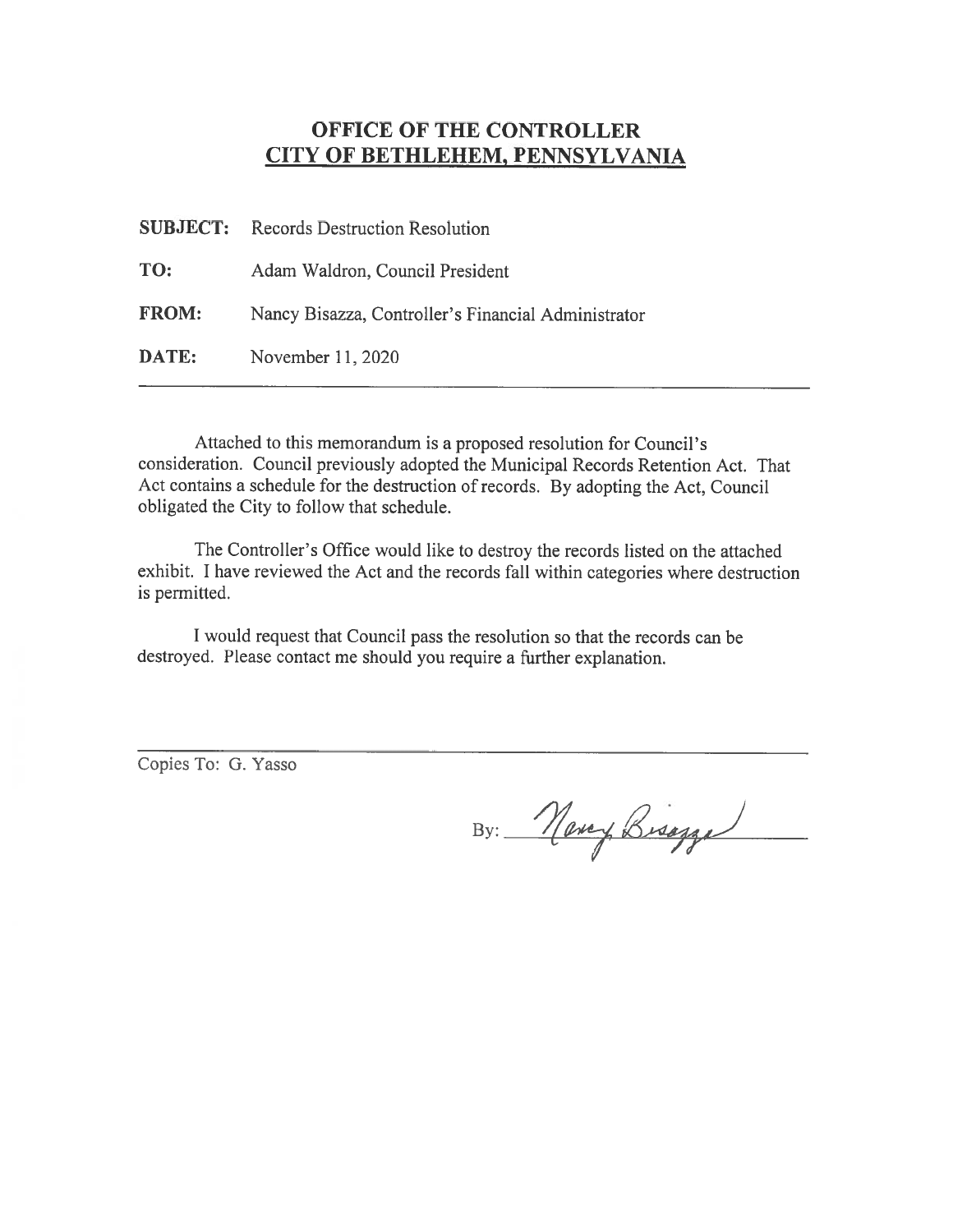## RESOLUTION NO. 2020-

BE IT RESOLVED by the Council of the City of Bethlehem, Northampton County, Pennsylvania, That

WHEREAS, by virtue of Resolution No. 2010-6, adopted January 4, 2010, the City of Bethlehem declared its intent to follow the schedules and procedures for the disposition of records as set forth in the Municipal Records Manual approved on December 16, 2008, and,

WHEREAS, in accordance with Act 42\$ of 196\$, each individual act of disposition shall be approved by resolution of the governing body of the municipality;

NOW, THEREFORE, BE IT RESOLVED that Council of the City of Bethlehem, Northampton County, Pennsylvania, in accordance with the above cited Municipal Records Manual, hereby authorizes the disposition of the following public records:

Office: Controller

See Exhibit A

Sponsored by the state of  $\mathcal{S}$ 

ADOPTED by Council this day of , 2020.

President of Council

ATTEST:

City Clerk